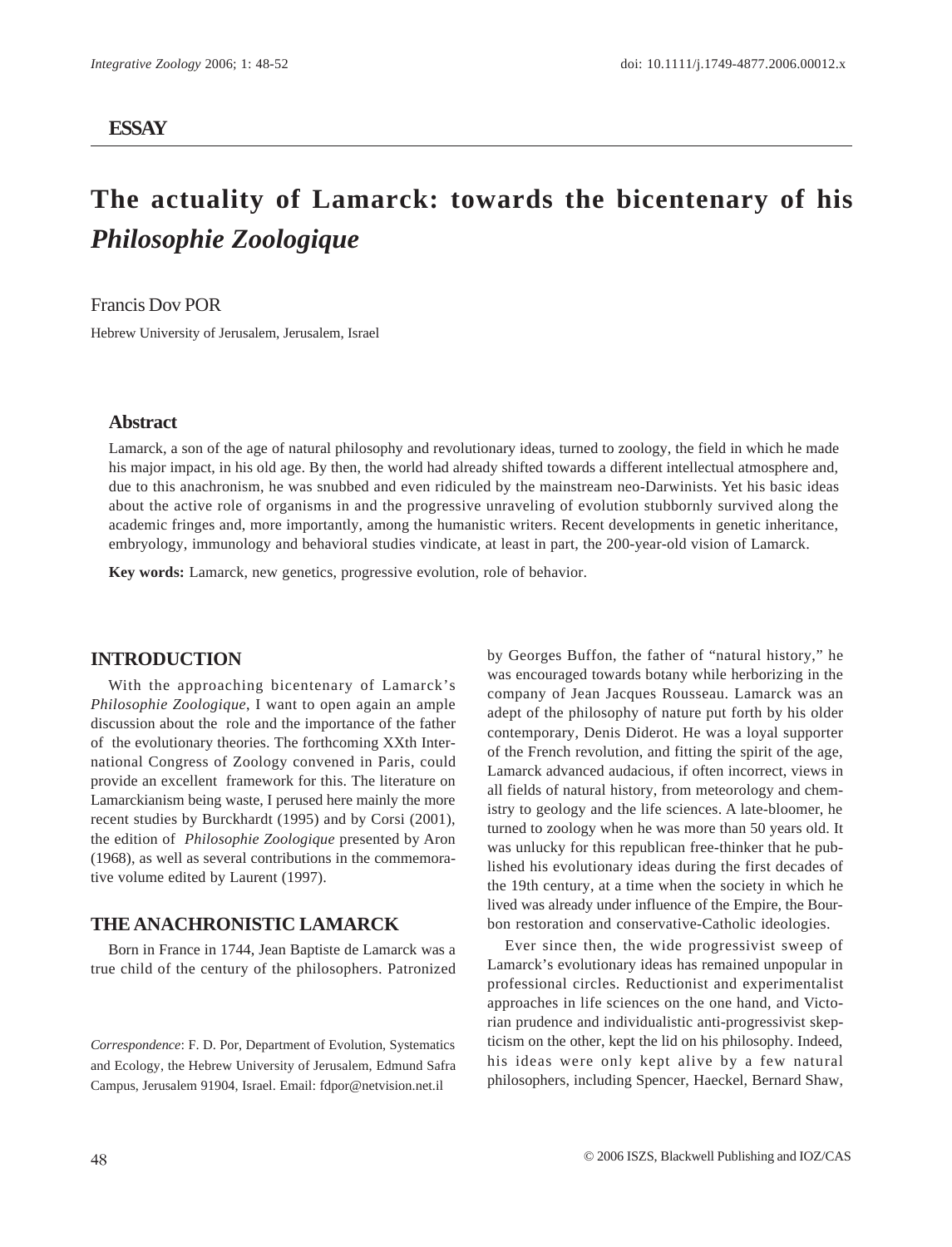Walt Whitman, Julian Huxley, Arthur Koestler, and by some low-key critics of neo-Darwinism.

#### **BOTANIST TURNED ZOOLOGIST**

After having published the first *Flore Francaise* in 1778, Lamarck was elected to the Royal Academy of Sciences. Before this learned body, he first demonstrated the use of dichotomic keys, his discovery, by inviting a passerby to identify a plant. As the Botanist Royal of the Jardin des Plantes, Lamarck, in the name of the Republic, then oversaw the transformation of this institution into the Musée d'Histoire Naturelle. This was the world's first modern national museum. In 1793, from among the five chairs he had proposed for the Museum, Lamarck chose to occupy that of the Professor of Insects and Worms. It was only then, after the age of 50, that the botanist became a zoologist. In a way to define his own interdisciplinary career, Lamarck first used the term "biology." There are even fragments of a manuscript for a comprehensive text, which Lamarck planned to publish, called *La Biologie.*

# **INVERTEBRATE NATURAL HISTORY**

It is not clear if Lamarck purposely chose what is arguably the least attractive of all chairs. However, he worked assiduously on existing and new collections and saw the invertebrates, as he was the first to call the group, as the connecting link between the infusorians and the vertebrates. Lecturing annually on this topic, he published several volumes of *a Histoire Naturelle des Animaux* Invertébrées between 1815 and 1822. By the time it was finished, he was 78 years old. Throughout the years, Lamarck kept adding to and improving his evolutionary branching tree. First, he created separations in the seemingly homogenous world of the worms, and then he separated insects from arachnids and crustaceans. He also authored several phyla and classes, including the Polychaeta. Strangely, his first listing of the major phyla is still followed in most zoology curricula and, since it gives the impression of an Aristotelian scala naturae, our students often ask "what came first, the arthropods or the mollusks?" .

# *PHILOSOPHIE ZOOLOGIQUE* **AND PRO-GRESSIVE EVOLUTION**

In his major book, *Philosophie Zoologique ou Exposition des Considérations Relatives à l'Histoire Naturelle des Animaux* published in 1809, Lamarck wrote "It is well known that every science needs a philosophy." Without a philosophy, the naturalists would use all their time "in order to increase the immense number of described species." Lamarck considered that, in nature, there has been a "progression in the composition of organization." By advocating this view as the central point of his 30 years as a creative zoologist, he became the first evolutionist, although he never used the word "evolution." Far from considering evolution to be a linear, one-dimensional ladder of life, an idea for which he is unjustly accused, Lamarck saw parallelism and branching at every evolutionary level of organization. Recently, in 1999, Stephen Gould "discovered" this and, very belatedly, made amends to the memory of Lamarck (Gould 1999).

# **EFFECTS OF USE AND DISUSE**

According to Lamarck, animals respond to new needs required by the novel circumstances of a changing environment by adaptive efforts. These efforts lead to changing habits and functions and, over time, they translate into new forms and structures. The resulting enforced use and disuse are inherited. By default, the existence of vestigial organs is proof that function created form. In other words, an organism reacts, as a whole, to the needs imposed upon it by its environment. The organism subsequently transmits the changes acquired during its lifetime to the next generation. The "lowest" animal forms react by simple irritability, whereas "higher" ones respond instinctively, and the "highest" animals respond with intelligent actions. This idea is far from the much ridiculed caricature of the giraffe lengthening its own neck, but, unfortunately, today this caricature is typically all that our students know about Lamarck.

In his "pangenesis" hypothesis of 1883, Darwin, too, spoke of the "direct action of changed conditions on the organization and of the increased use or disuse of parts." (Darwin 1883). In modern words, the environment is not only selective, but also creative.

Lamarck assumed that the vectors of change within the organisms were the so-called "fluids." He hypothesized that the "subtle fluids," emitted by the sense organs and circulating through the nerves influenced and caused modifications of the "ponderable fluids" and, ultimately, modifications of the body structures. Although today this may seem to be a nebulous and crude hypothesis, more than half a century after Lamarck, in his provisional hypothesis of pangenesis, Darwin also assumed that subtle "gemmulae," passing freely through tissues and between cells, were the vectors of change within organisms. In fact, it was only when the giant chromosomes in the chironomid midge salivary glands were discovered half a century later that the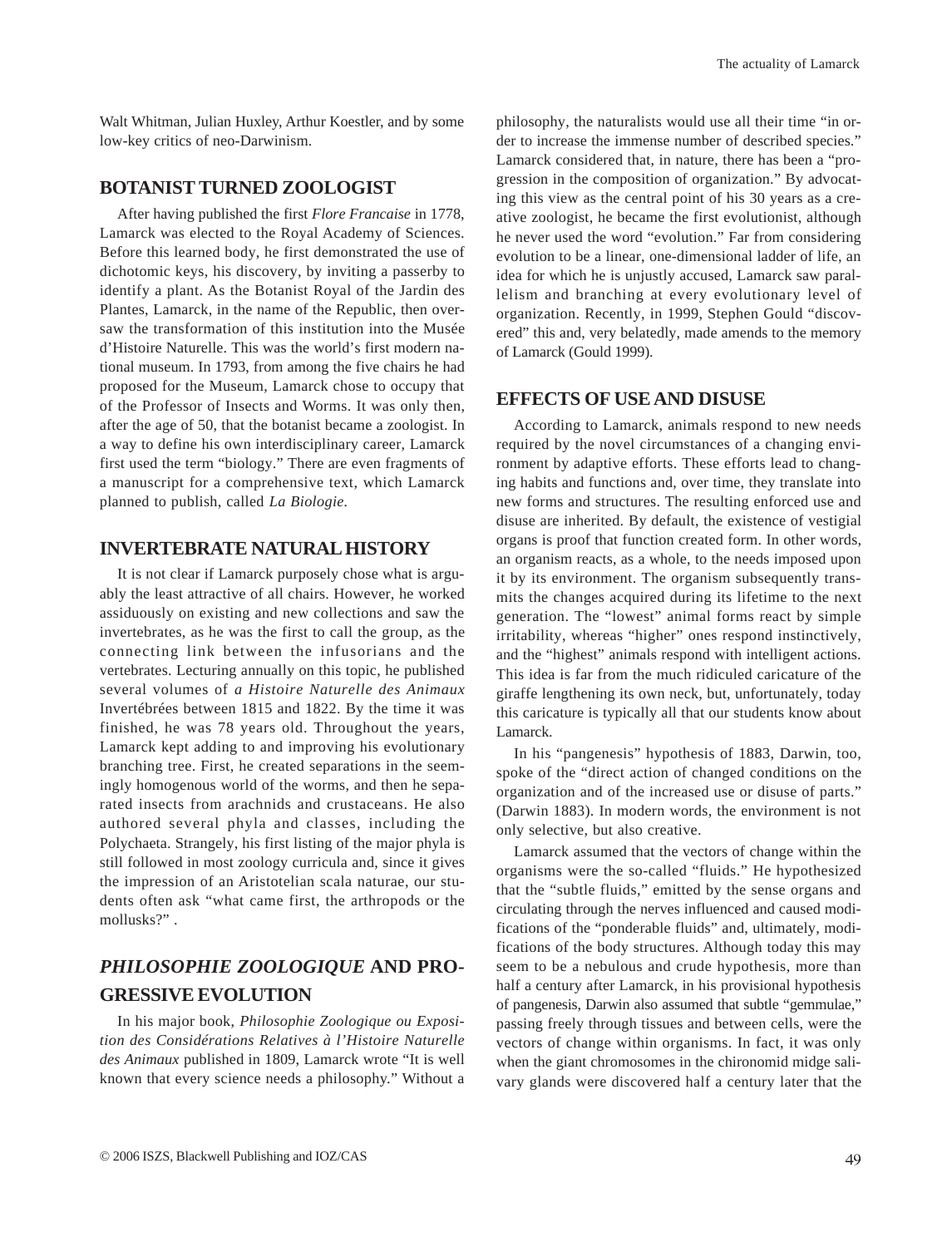vectors of change were localized.

# **LAMARCK'S UNIFORMITARIANISM**

In 1801, Lamarck wrote: "[a] universal upheaval...is a very convenient means for those naturalists who wish to explain everything and do not take the trouble to study nature's way." This admonition should still resound today as neo-catastrophists take up the views of Lamarck's archadversary, Cuvier. In Lamarck's views, catastrophes and sudden changes had no place in evolution. Even in his much ridiculed scenario, the development of webbed feet in aquatic birds "requires time, immense and incommensurable time." Evolution is so smooth that, in his opinion, even species are somewhat artificial and transient entities in the flow of evolution. In his conchological studies, he tried to persuade his peers that fossil mollusk species were not extinct but that they were probably still living somewhere, in uncharted waters or lands, under more propitious conditions.

In the same vein, Lamarck considered that life is still arising from lifeless matter. It should be noted, to his defense, that the subject of ongoing "biogenesis" was still hotly discussed in Darwin's time. He also had the same consequently uniformitarian view regarding the other basic epistemological question, that of the origin of humans. According to Lamarck, the quadrumanous mammals, the apes, gave rise to the bimanous humans when, under certain circumstances, they were forced to use only their hindlegs for locomotion. Thus, humans are just a race of quadrumanous mammals that acquired their present anatomy and their mastering of the surrounding environment due to "constant habitudes" of the bipedal posture and gait. Darwin, half a century later, was much more prudent than Lamarck, and, after the publication of The Origin of Species, it still took him years to openly advocate the smooth transition from apes to humans. But then, Darwin lived in a conservative society and times have indeed changed.

# **THE VILIFICATION OF LAMARCK**

Lamarck died blind and destitute in 1829 at the respectable age of 85. Posterity has been unkind to Lamarck, to say the least. The anti-Lamarck sentiment started with a barbed eulogy speech delivered by Cuvier. Charles Darwin, who was always prudently pondering, often mixed criticism of Lamarck with praise. Unlike Darwin himself, the champions of the emerging neo-Darwinist dogma did everything they could to stigmatize Lamarck. Weissman, in order to test his germ/soma dichotomy thesis, crudely cut the tail of hundreds of mice. Kammerer's attempt to prove Lamarck right by forcing poor midwife toads under water in order to develop copulation pads was equally crude.

Mendel was posthumously forgiven for skewing some experiments and De Vries for not dealing with rigorous mutations. However, no lenience was shown towards Lamarck. Respected authors of Lamarckian corollaries to Darwinism, such as Baldwin or Waddington, were shoved aside. Lamarck continued to be the straw man put up in order to be demolished. The neo-Darwinian "central dogma," like every dogma, needed an anathema.

# **LAMARCKIANISM AND POLITICS**

Lamarckianism stands for evolutionary progress and neo-Darwinism for aimless diversification. The first part of the statement echoes the social optimism of earlier generations, whereas the latter responds to the present cynical disenchantment. The first speaks of a persistent and smooth progress, whereas the other has recently acquiesced to catastrophism and blind contingency. In theological terms, Lamarckianism could stand for the importance of free will and neo-Darwinism for predestination. In the service of social and political aims, neo-Darwinism has often been misused to justify racial segregation and intra-specific competition. Lamarckianism, on the other hand, although much more humanistic and optimistic in social terms, has also been misused by politics. The crude and dictatorial Lamarckianism of Lysenko, proclaimed in 1948, did much disservice to the philosophy, despite the fact that, in practice, it never left the field of agro-botany. Two courageous Russian botanists wrecked Lysenkoism a couple of years later. However, despite this, in 1983, the Medawars still wrote of "evidence of the tragic consequences of fanaticism that so often accompanies Lamarckian beliefs." (Medawar & Medawar 1983). Distorted Darwinism has caused infinitely more tragedy.

# **THE ACTUALITY OF LAMARCKIANISM**

In 1963, Ernst Mayr wrote that "with habitat and food selection, behavioral phenomena, playing a major role in the shift into new adaptive zones, the importance of behavior in initiating new evolutionary events is self-evident." (Mayr 1963). Lamarck would have entirely agreed with this statement. A quarter of a century later, Plotkin (1988) also considered behavior to be both a product and a cause in the process of evolution.

In recent years, mechanisms that annihilate the strict genotype-phenotype separation and provide information about the feedback influence of the phenotype on the genotype have been found. The reign of reductionist molecular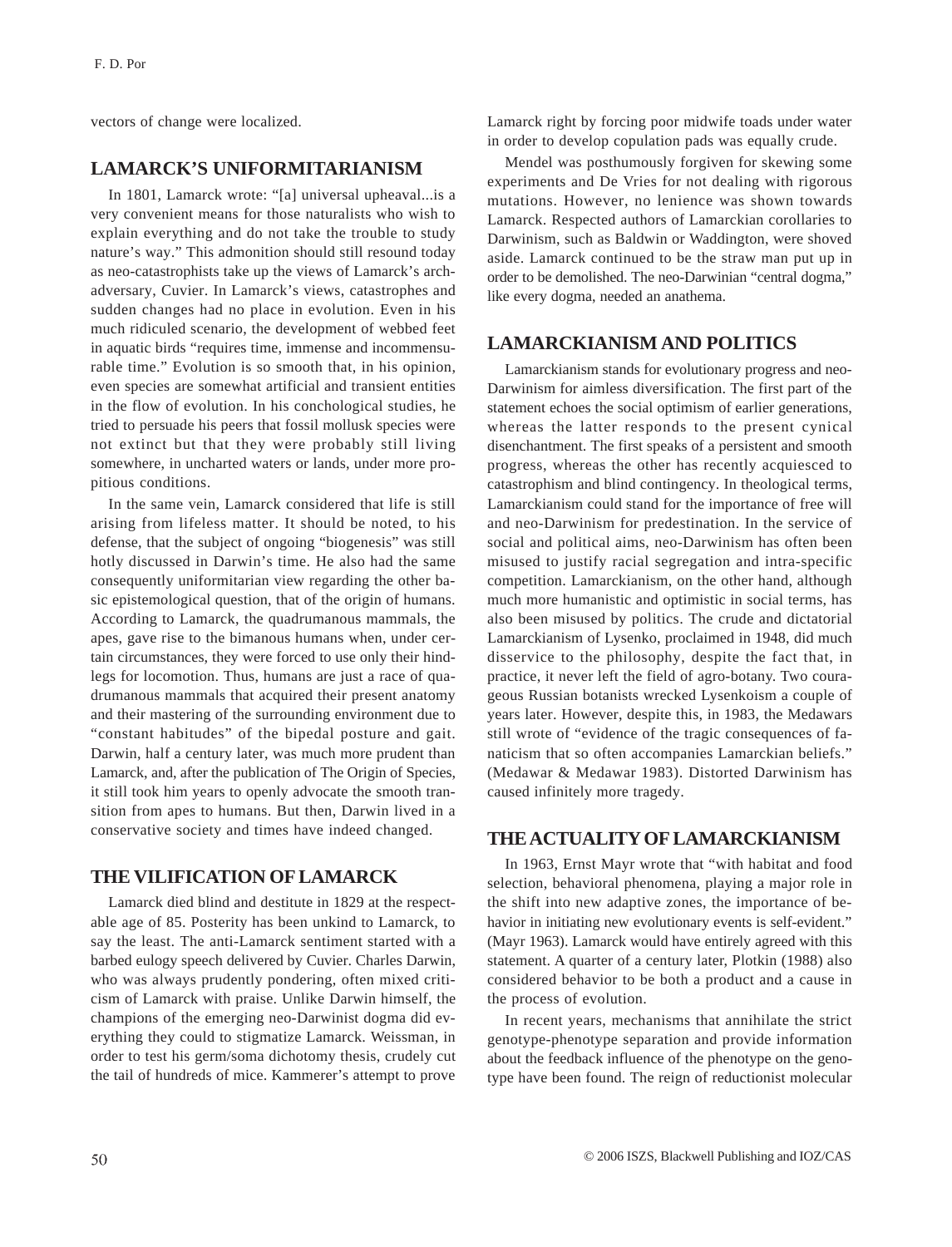biology is now being questioned (Woese 2004).

A bewildering array of "replicators," besides the DNA genes, and a variety of alternative hereditary pathways have been found. In addition to more classical cases of cytoplasmatic inheritance and maternal imprinting, there are plasmids, transposons, retroviruses, prions and other regulatory proteins. Further, horizontal gene transfer is now seen as an important mechanism in evolution. Immunologists revert to Lamarckian mechanisms and even computerized models of evolution admit these mechanisms on theoretical grounds (Hayes 1999).

Recent advances in the study of epigenetic mechanisms, the new field labeled "Evo-Devo," have shown the importance of phenotypically methylated genes in developmental differentiation, or of the somatic genesis of antibodies during development. The so-called epigenetic inheritance system (Jablonka *et al*. 1992; Csaba & Miklós 1999) is reminiscent of Lamarckian acquired inheritance. This system, considered as being extremely important in early multicellular organisms, later coexisted with the classical genetic inheritance system. It was supplemented in the latter by behavioral traits and inheritance of learned abilities in higher vertebrates and social insects, and finally by the symbolic language inheritance systems of humans. According to Jablonka *et al*. (1999), "natural selection leads...to the evolution of new evolutionary rules" and to "new levels of individuality." This is Lamarckian progress without the prudent inverted comas.

The two major theses of Lamarck, that of the inheritability of properties that result from the interaction of the organism with the environment, and that of the progressive unraveling of the organism's capabilities, are corollary. First, the organisms react to the changes in their environment and implicitly modify their future offspring. Secondly, as the history of the global environment takes its course, the organisms evolve in accordance, by increasing in complexity, achieving more functional homeostasis and maximizing behavioral freedom. The living beings are not mere vehicles of their genomes, passive pawns at the mercy of an abstract natural selection, they are also interactors (Hull 1988), both adapting to the environment and shaping selection by capitalizing on each achievement of their precursors.

New data vindicating Lamarck are now surfacing at an increasing rate. For example, Palmer (2004) has studied the genesis and inheritability of asymmetric features in bilateral organisms, such as crabs and other animals, and demonstrates the genetic assimilation of phenotypic changes in a model that is much more informative than the previous attempts to prove phenotypic inheritance. After presenting additional instances, other than the ones he studied extensively, Palmer states that "genetic assimilation is much more widespread than currently believed."

Quite recently, Woese (2004) considered that the reigning molecular biology theories of the last decades chose to ignore evolution and the nature of biological form. Accordingly, he suggested that the task for 21st century biologists should be "to resynthesize biology; put organism back into its environment; connect it again to its evolutionary past."

Without a zoological philosophy, without considering the levels of animal complexity and the different levels of information transmission, the theory of evolution regresses into a mere descriptive and arbitrary transformism that reduces the living world to its lowest common denominator. After all, the very roots of the science of evolution are in zoological research, and its most spectacular expressions are found in the animal world. The long neck of the giraffe does not serve to reach the high foliage as Lamarck thought. Rather, it enables the giraffe to scrutinize the surrounding savannah environment, as did our bipedal African ancestors. The organisms themselves, especially the higher animals, are not passive pawns, but instead, they are the ones analyzing the environmental chessboard and participating in shaping the world. From the blue-green bacteria that oxygenated the globe, to the plants and animals that conquered the oceanic wastes and the continents, to the birds that regularly migrate across the globe, and finally to the humans who change the climate of the planet and fatefully manipulate organic evolution itself, there is a whole Lamarckian progression. This is, in great part, the significance of the legacy that Lamarck bequeathed to us two centuries ago.

#### **REFERENCES**

- Aron JP (1968). *Lamarck, Philosophie Zoologique, Presentation*. Bibliothèque 10.80 Paris.
- Burckhardt RW Jr (1995). *The Spirit of the System: Lamarck and Evolutionary Biology*. Harvard University Press, Cambridge, MA.
- Corsi P (2001). *Lamarck. Genèse et Enjeux du Transformisme.* CNRS Éditions, Paris.
- Csaba P, Miklós I (1999). Epigenetic inheritance, genetic assimilation and speciation. *Journal of Theoretical Biology* **200**, 19-37.
- Darwin C (1883). *The Variation of Animals and Plants Under Domestication*. Appleton and Co., New York.
- Dawkins R (1982). *The Extended Phenotype*. Freeman, San Francisco.